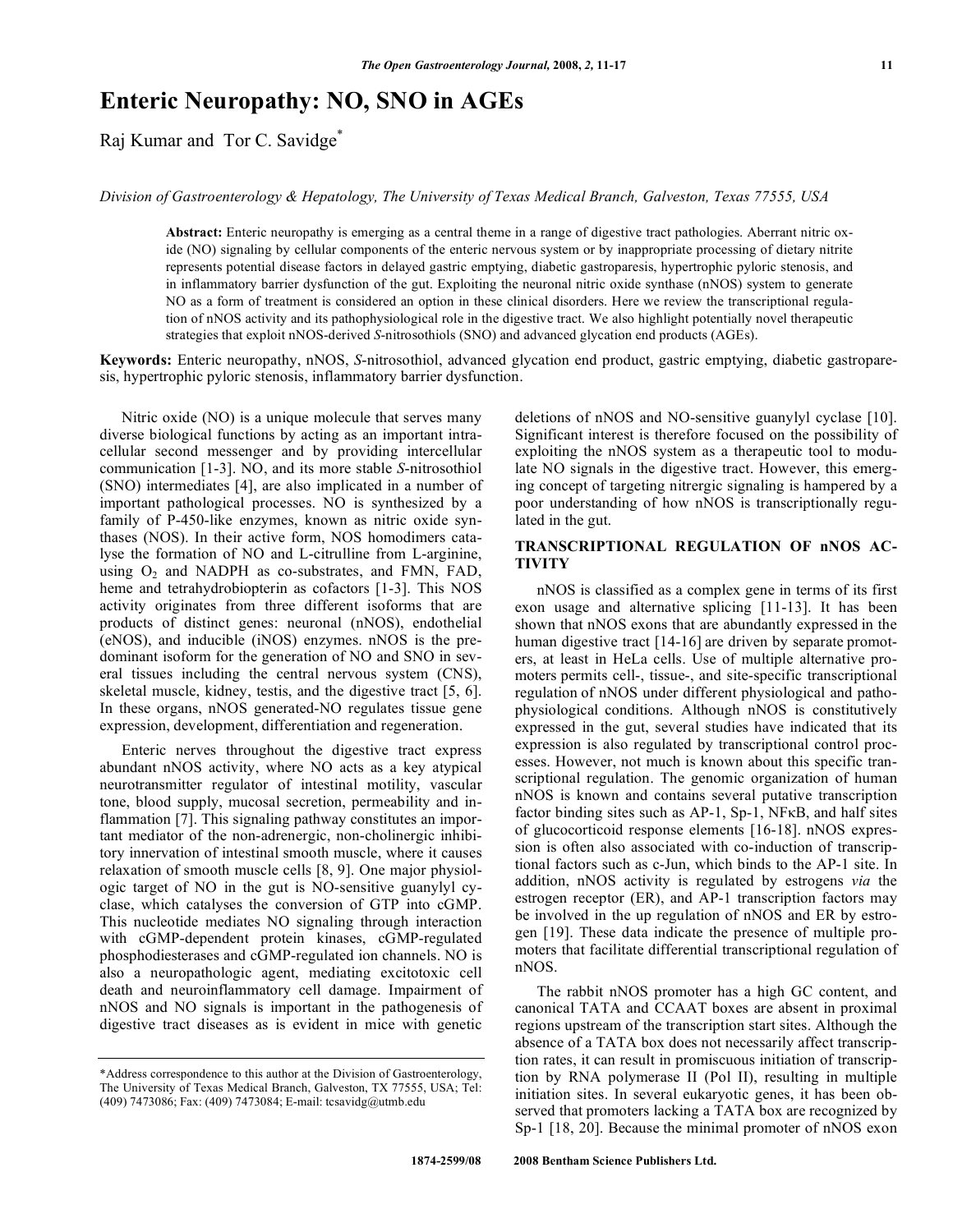1c is GC-rich, TATA-less, and Sp-1 regulated, it resembles those for constitutively expressed genes, including eNOS [21-23] where promoter regulation is not well understood. In addition, it has been shown that GC-rich promoter regions lacking a canonical TATA box bind Sp-1 molecules that interact with multiple components of the transcriptional machinery [24, 25]. Therefore Sp-1 plays a critical role in the assembly of the transcription initiation complex.

#### **TRANSCRIPTIONAL REGULATION OF nNOS AC-TIVITY IN THE DIGESTIVE TRACT**

 Several 5' mRNA splice variants of nNOS are expressed in the digestive tract. These splice variants differ in the first untranslated exon due to alternative promoter usage and show specific expression at various sites in the digestive tract. Three variants encode for  $nNOS_{\alpha}$ , and two others for  $nNOS_{\beta}$  and  $nNOS_{\gamma}$ . The  $nNOS_{\alpha}$  protein contains a specific N-terminal PDZ domain, which is important for proteinprotein interactions involving nNOS and other regulatory proteins [26-28]. For example, the PDZ domain interacts with postsynaptic density protein PSD-95 that also binds to glutamate NMDA receptors, thus allowing an efficient stimulation of nNOS activity by calcium ions entering through NMDA channels. Within the N-terminal region,  $nNOS<sub>a</sub>$  also possesses a binding domain for nNOS protein inhibitor (PIN) and nitric oxide synthase interacting protein (NOSIP). By contrast, both  $nNOS_{\beta}$  and  $nNOS_{\gamma}$  are Nterminally truncated proteins and thus lack these proteinprotein interaction domains (Fig. **1**). The catalytic activity of nNOS<sub> $\beta$ </sub> is approximately 80% of nNOS<sub> $\alpha$ </sub>, whereas nNOS<sub> $\gamma$ </sub> is functionally inert [29]. Thus,  $nNOS_{\gamma}$  may function as a dominant-negative nNOS variant in the digestive tract. Other studies have also suggested that both nNOS<sub> $\beta$ </sub> and nNOS<sub> $\gamma$ </sub> protein variants are generated by translation of  $nNOS_{\beta}$ mRNA, indicating that post-transcriptional and posttranslational mechanisms regulate the expression of active nNOS<sub> $\beta$ </sub> or inhibitory nNOS<sub> $\gamma$ </sub> from the same mRNA species.

 A more recent report has demonstrated that nNOS splice variants have a differential site-specific mRNA expression in the human gastrointestinal tract [30]. All nNOS splice forms were expressed in the human colon. However, the  $nNOS\gamma$ isoform was not detected in the stomach and small intestine [30, 31]. Findings in  $nNOS_{\alpha}$  mutant mice support the view that nNOS plays a functional role in the digestive tract [32, 33]. These animals display a disease phenotype that closely resembles hypertrophic pyloric stenosis, with delayed gastric emptying of solids and fluids. However, due to the continued expression of alternative nNOS<sub> $\beta$ </sub> and nNOS<sub> $\gamma$ </sub> splice variants the disease pathology in other gastrointestinal regions is less severe when compared with targeted deletion of NOsensitive guanylyl cyclase in mice [10]. These studies indicate potentially different functional roles for nNOS splice variants in the murine digestive tract.

To support this view,  $nNOS_{\alpha}$ , but not  $nNOS_{\beta}$  appears to regulate pyloric sphincter relaxation and gastric stasis with delayed gastric emptying [32,33].  $nNOS_{\alpha}$  is the only isoform possessing a PDZ/GLGF motif [31]. This motif is crucial for functional nNOS dimerization and for other important protein-protein interactions, for example involving PSD-95 and PSD-93 which co-ordinate  $nNOS_{\alpha}$  to NMDA receptor



**Fig. (1).** Diagrams showing different isoforms of neuronal nNOS. Schematic illustration of exon structure generated by alternative splicing of the neuronal nitric oxide synthase (nNOS) gene, based upon [14]. E denotes exon. (**A**) Three alternative transcripts (exon 1a/exon 2, exon 1b/exon 2, and exon 1c/exon 2) driven by separate promoters and spliced to the common exon 2 are shown. Different first exons are located in the 5' untranslated region of nNOS mRNA and therefore encode for  $nNOS\alpha$  a-c. *Bottom*: Exon structure of the  $nNOS\beta$  and  $nNOS\gamma$  transcripts (exon 1a/exon 3 and exon 1b/exon3) lacking exon 2. Translational initiation codons (ATG, CTG) are indicated by a vertical arrow. Untranslated first exons 1a, 1b, and 1c are spliced to a common second exon containing the AUG starter methionine for initiation of translation. Exon deletion by splicing of exon 1a to exon 3 results in the formation of  $nNOS\beta$ , with a loss of the genuine translational initiation site located at exon 2, containing a non-canonical initiation region within exon 1a (CTG), resulting in an  $NH_2$ -terminally truncated nNOS $\beta$  protein. (B) Schematic presentation of nNOS protein isoforms. nNOS $\alpha$  contains a NH<sub>2</sub>-terminal PDZ/GLGF-domain, a motif of ~100 amino acids, that can mediate an association to other PDZ-containing proteins, whereas both  $nNOS\beta$  and  $nNOS\gamma$  lack this domain. H, consensus binding sites for heme; CAM, for calmodulin; FMN, for flavin mononucleotide; and FAD, for flavin adenine dinucleotide.

subunits. Differences in the  $NH<sub>2</sub>$ -terminal protein structure are therefore likely to confer functional distinctions between  $nNOS_{\alpha}$ ,  $nNOS_{\beta}$ , and  $nNOS_{\gamma}$  variants [33,34]. A recent report has highlighted the functional importance of this PDZ domain interaction in regulating nNOS activity in the digestive tract [35]. In this report reduced  $nNOS_{\alpha}$  dimerization, but not total nNOS expression, significantly altered solid gastric emptying and gastric antrum nitrergic relaxation in female rats, resulting in gastroparesis. Since the dimerization domain in nNOS is located in the N-terminal region that is lacking in nNOS<sub> $\beta$ </sub> and nNOS<sub> $\gamma$ </sub> isoforms, it is logical to hy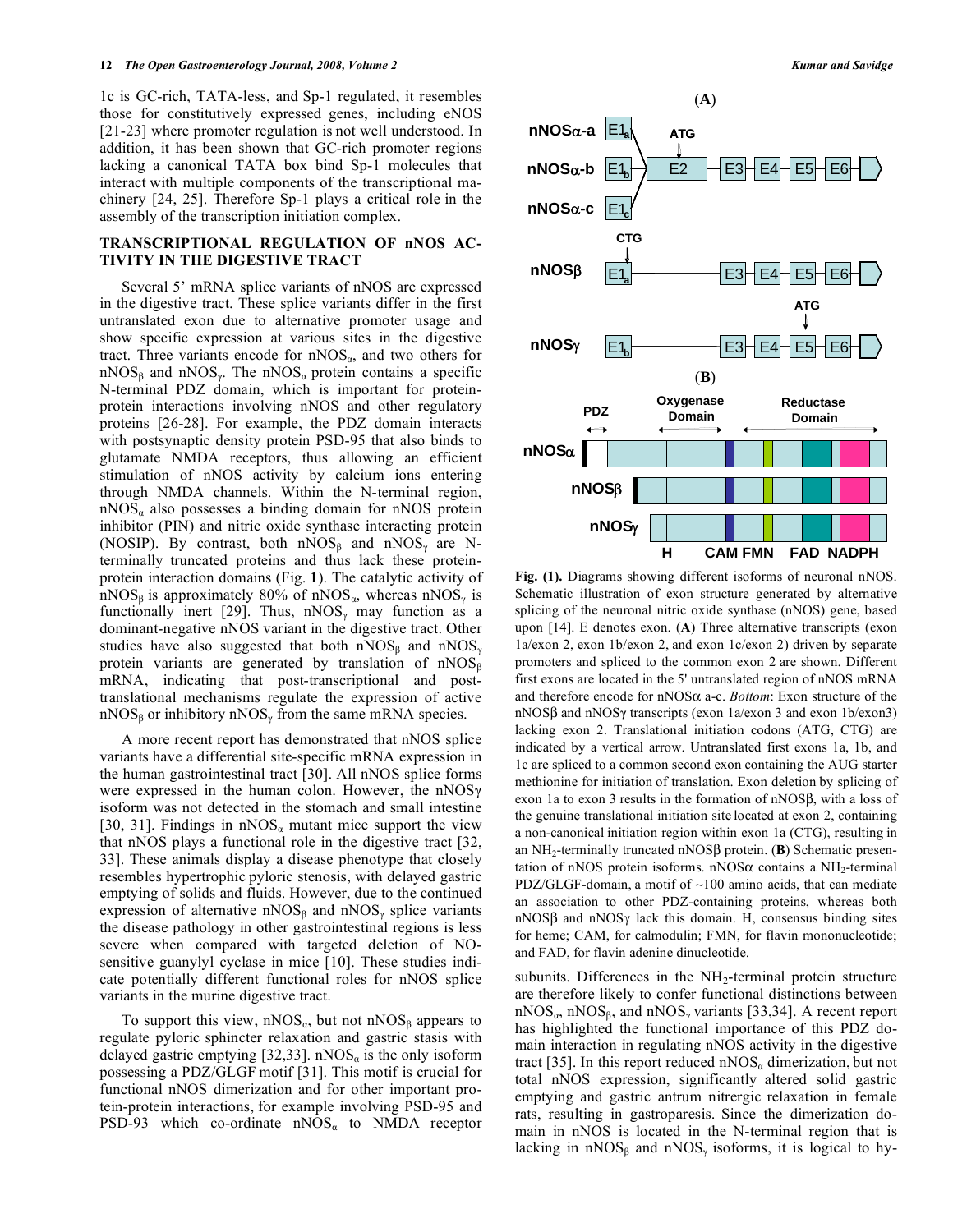pothesize that these different nNOS splice variants have differential physiological roles. Therefore, it is of great clinical interest to determine further the spatio-temporal expression of nNOS variants in the digestive tract.

 Diversity of nNOS mRNAs in different tissues and developmental stages is reported to be a major characteristic of nNOS gene expression [30]. Several studies indicate such tissue specific nNOS promoter-usage in the digestive tract. All three variants are expressed in gastric fundus and antrum, duodenum, proximal colon and rectum [29, 30, 36]. There is also evidence for promiscuous nNOS expression in nonneuronal cell types in the digestive tract. In the CNS, although all parenchymal cells have the capacity to synthesize NO, only neurons and astroglial cells express all the molecular components required for NO-cGMP-dependent protein kinase signaling. Recent evidence implicates this pathway in the regulation of important aspects of astroglial physiologycalcium homeostasis, gene expression and survival-that are relevant for neuronal function [37]. Although initially controversial, there is now solid evidence that nNOS activity is also present in astrocytes. The first indication of the expression of calcium-dependent NOS activity in astrocytes was obtained using primary cultures from rat brain cortex. Cultured enteric glial cells from rat myenteric plexus also appear to express nNOS immunoreactivity in a similar fashion to astrocytes and may therefore represent an alternative source for nNOS-generated NO in the digestive tract (Fig. **2**). We have previously demonstrated that this NOS activity contributes to the synthesis of SNO by enteric glial cells, and that this family of NO-derived signaling molecules plays an important role in regulating intestinal permeability and inflammation [38]. Enteric glial cells may also represent an important rate-limiting step in nNOS catalytic activity. Enteric glia are the only cells within the enteric nervous system to express L-arginine and this is transferred directly to enteric neurons [7]. Consequently, this represents a potentially important regulatory substrate requirement for nNOS activity, and we have previously demonstrated that genetic ablation of enteric glia in transgenic mouse models results in aberrant nNOS expression and gut pathology [38-40]. These findings argue for a complex regulation of nNOS gene expression by cell- and region-specific transcriptional and post-translational control.



**Fig. (2).** nNOS expression in cultured rat enteric glial cells. Immunoreactivity for nNOS protein is shown in red and nuclei are counterstained blue (magnification x400).

## **nNOS ACTIVITY AND GUT PATHOLOGY**

 Intense effort is currently underway to define the pathophysiological role for aberrant nNOS gene regulation in the digestive tract. Although it is still not precisely clear how nNOS dysfunction contributes to gut pathology, several reports indicate that a reduction in nNOS activity may be responsible for motility disorders and other digestive tract diseases [35, 41, 42] (Table **1**). Impaired nNOS synthesis in the myenteric plexus has been described as a potential disease factor in the pathogenesis of several clinical conditions including achalasia [43, 44] and diabetic gastroparesis [35, 36, 45]. Infantile hypertrophic pyloric stenosis is also associated with decreased nNOS expression in the hypertrophied circular muscle sphincter [30]. A deficiency in nNOS innervation may also contribute to the pathogenesis of aperistalsis of the esophagus in patients with congenital esophageal stenosis. Aberrant NO signaling is present in patients with functional dyspepsia [46], although it is unclear whether this is due to a reduction in NO release or nNOS expression in the gastric myenteric plexus. Besides these effects on NO/nNOS, gastric relaxation in diabetes is affected mainly by impaired nNOS expression in the gastric myenteric plexus [47-49]. In addition, during pregnancy delayed gastric emptying may in part be due to abnormal NO activity [50]. A pathogenic role has also been suggested in aging, with nNOS expression and activity decreasing in the large intestine [51]. Thus, aberrant nNOS activity is implicated in several important gut diseases, notably in gastrointestinal dysmotility and diabetic gastropathy [52, 53]. Huber *et al.* have suggested that under certain pathological conditions, this may be due to differences in transcriptional control, enzymatic activity, and subcellular localization of nNOS splice variants [54]. Alternative splicing of nNOS should therefore be considered in functional disorders of the digestive tract.

| nNOS | <b>Species</b> | <b>Disease</b>              | <b>Tissue</b>   | Ref.   |
|------|----------------|-----------------------------|-----------------|--------|
| down | rat            | Diabetes                    | duodenum        | [9]    |
| down | human          | Achalasia                   | esophageal      | [4]    |
| down | human          | Chagas disease              | large intestine | $[34]$ |
| up   | human          | Pseudo-obstruction          | small intestine | [31]   |
| down | human          | Pyloric stenosis            | pylorus         | [6]    |
| down | human          | <b>Functional Dyspepsia</b> | stomach         | [76]   |
| down | human          | Hirschsprung's disease      | colon           | $[32]$ |
| down | dog            | Iron deficiency             | gallbladder     | $[75]$ |
| down | rat            | Colitis                     | colon           | $[33]$ |
| down | rat            | Vagotomy                    | stomach         | $[77]$ |

**Table 1. nNOS Expression in Gastrointestinal Disease** 

#### *S***-NITROSOTHIOL SIGNALS IN GUT DISEASE**

 Another important and largely unexplored nNOS signaling pathway in the digestive tract is conferred *via* the generation of *S*-nitrosothiols (SNOs). Under normal steady-state conditions, these NO-derived SNO metabolite intermediates provide cell signals that function largely independently of NO-sensitive guanylyl cyclase [4,55,56]. However, at higher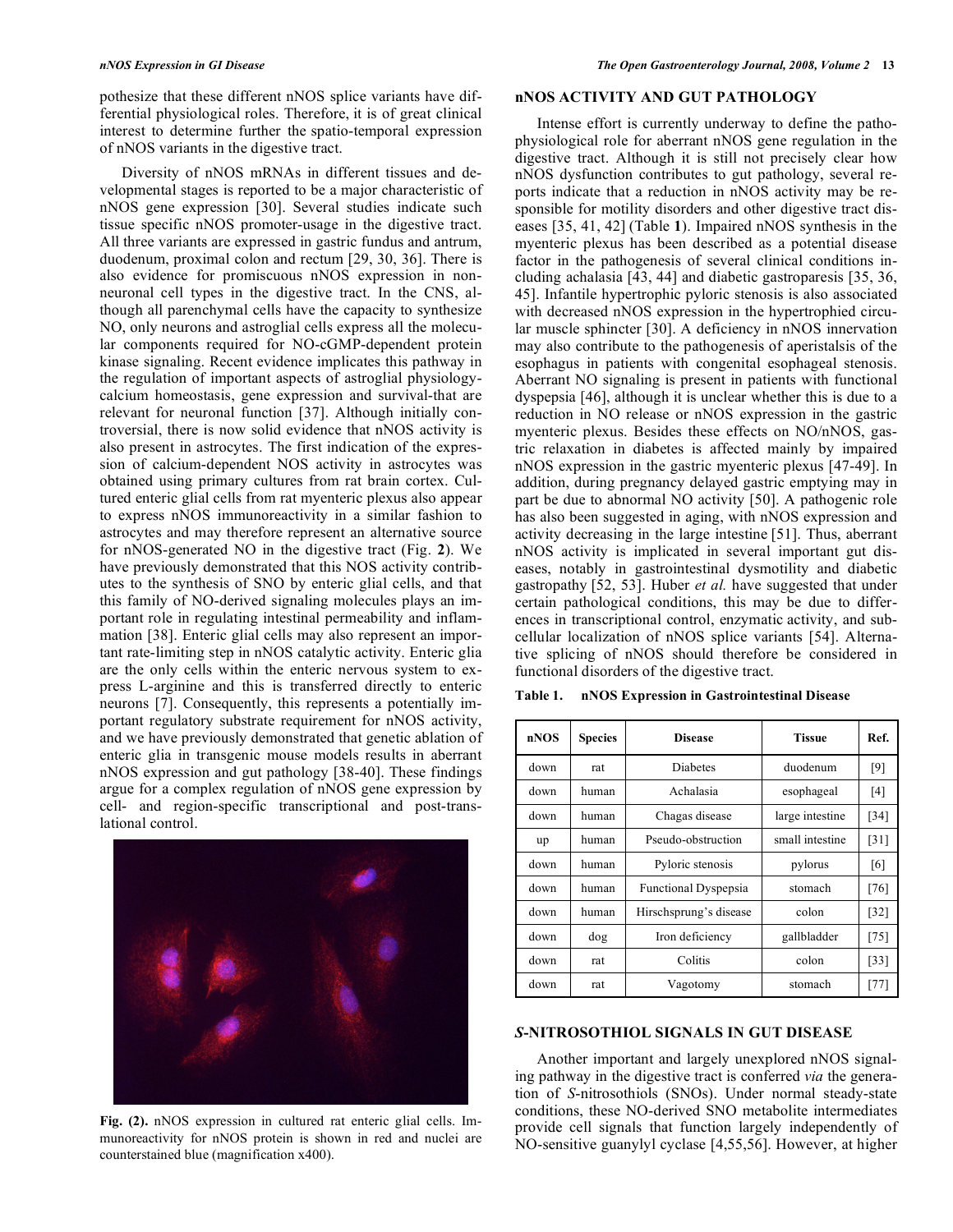tissue concentrations SNO may also activate this signaling pathway. *S*-nitrosylation reactions typically regulate specific physiologic and pathophysiologic signaling cascades by directly modifying functionally important cysteine residues on proteins. *S*-nitrosylation of protein thiols may occur as a result of *S*-nitrosylation by small molecular weight *S*nitrosothiols such as S-nitrosoglutahione (GSNO) or by exposure of specific redox-active cysteine residues to NO. Generally, specific protein thiols forming part of a consensus motif are targeted by *S*-nitrosylation [4,55,56]. For example, the ryanodine response calcium channel of skeletal muscle has many reduced cysteines, yet only one (Cys3635) is selectively *S*-nitrosylated to achieve calmodulin-dependent NOmediated modulation of channel activity. Excessive *S*nitrosylation of other thiol residues alters the bioactivity of this channel. Further studies are needed to evaluate the pathophysiological importance of nNOS-derived SNO signals in the digestive tract. However, as aberrant SNO signals have already been implicated in CNS, respiratory and cardiovascular disease [57,58], a precedent exists to examine the role of SNO signals in gut pathology. Of particular relevance to this review, SNO signals have been implicated in the survival of neurons in the CNS [59]. In addition, a substantial quantity of SNO is generated in the stomach from dietary nitrite that acts as a 'prodrug' in this tissue [60, 61]. Dietary sources of NO production, especially from foods rich in heme-containing red meat, can constitute up to 20% of total body NO production, and a significant quantity is converted into stable SNO-intermediate signaling molecules in the digestive tract. Since exogenous SNO is known to augment Sp-1 regulated gene expression [20, 56], therapeutically delivered SNO and/or by modulating dietary SNO production may represent possible options to alter intestinal nNOS activity.

# **GASTROINTESTINAL DYSMOTILITY AND DIA-BETIC GASTROPATHY**

 Gastrointestinal smooth muscle cell activity is controlled by contractile cholinergic and relaxant non-adrenergic noncholinergic (NANC) neurons in the myenteric plexus. Several reports indicate an involvement of decreased or increased NANC relaxation in the pathophysiology of functional gastrointestinal motility disorders. Although nNOSgenerated NO is the primary inhibitory NANC neurotransmitter, it is likely that several transmitter molecules function in conjunction with this to provide NANC inhibitory signals in regulating gut motility [62, 63]. An elegant experimental example of the functional importance of NO signaling in gut motility was demonstrated following genetic ablation of NOsensitive guanylyl cyclase in mice [10]. These transgenic animals develop fatal gastrointestinal obstruction, and a subgroup died following weaning due to a grossly enlarged and dilated caecum. Weaning of these animals onto a fiber-free diet circumvented mortality.

 Other studies indicate a role for nNOS-derived NO in inhibiting esophageal smooth muscle function [64], and a loss of NO activity has been demonstrated in esophageal dysmotility [65, 66]. A role for NO has also been demonstrated in gastric emptying, slow-transit constipation, and small bowel motility [67-69]. An early loss of inhibitory enteric neurons in the pylorus and antrum correlates with

delayed gastric emptying in patients receiving treatment. It has also been shown that myenteric nNOS expression in the intestine, unlike in the stomach, is not dependent on vagal innervation. NO/nNOS have powerful effects on gastrointestinal motility by controlling pyloric flow and mediate intestinal feedback inhibition of gastric emptying. Inhibition of nNOS is also reported to enhance antral contractions and disrupt fed motor patterns in animals. Failure of NO inhibition to alter the postprandial pattern of the human duodenum has been reported previously, and may relate to dosing, density of nNOS positive neurons in specific duodenal sites, or site-specific splice variants of NOS.

 Delayed gastric emptying, and early satiety is also a common clinical condition in diabetic patients, especially in women. Although the precise disease mechanisms are unclear, there is evidence indicating that impaired pyloric inhibition contributes to gastropathy in diabetic mellitus. A critical role for NO in gastropyloris has been established, and loss of pyloric nNOS is associated with gastric outflow obstruction. Using transgenic diabetic mouse models, delayed gastric emptying correlates with loss of nNOS expression [70, 71]. Treatment of these diabetic animals with insulin reverses the abnormal physiology and restores pyloric nNOS expression. In addition, use of sildenafil to augment NOsignaling in these animals reversed the delayed gastric emptying. This indicates that diabetic gastropathy in animal models reflects a reversible down regulation of nNOS activity.

 Even though diabetic intestinal dysfunction is relatively common, this has received relatively little attention compared with gastroparesis. The term diabetic enteropathy is often used to explain disturbances in bowel function such as chronic diarrhea, and occurs in 15% or more of diabetic patients [70, 71]. nNOS deficiency would be expected to slow gastrointestinal transit, but paradoxically, this may also result in diarrhea because of secondary bacterial overgrowth which is a known problem in diabetic patients. Diabetic autonomic neuropathy can lead to diabetic gastropathy due to an impairment of nitrergic neurons [70-72]. Decreased nNOS expression is evident in the pylorus of diabetic animals and in patients [70, 71]. A recent study has also shown that nitrergic neurons innervating the gastric pylorus of diabetic rats go through a two-phase degenerative process [72]: firstly, the nNOS content is decreased in the axons, but not in the cell bodies. This phase is reversible by insulin treatment and is not associated with neurodegenerative changes. In the second phase neurons undergo a degenerative process and lose their nNOS content completely. This neurodegenerative process is selective for nitrergic neurons, is irreversible by insulin treatment and is caused by apoptotic cell death in the ganglia. As NO-generated SNO plays an important signaling role in preventing neuronal death in the CNS, it is important to examine what role, if any, SNO plays in diabetic gastropathy. This is particularly relevant since gastric tissues generate and store SNO from dietary nitrite [61, 62], and this family of signaling molecule modulates neuronal function and survival, mucosal fluid secretion and barrier function [38]. Enhanced intestinal permeability is also evident in diabetic patients and may constitute another related disease factor.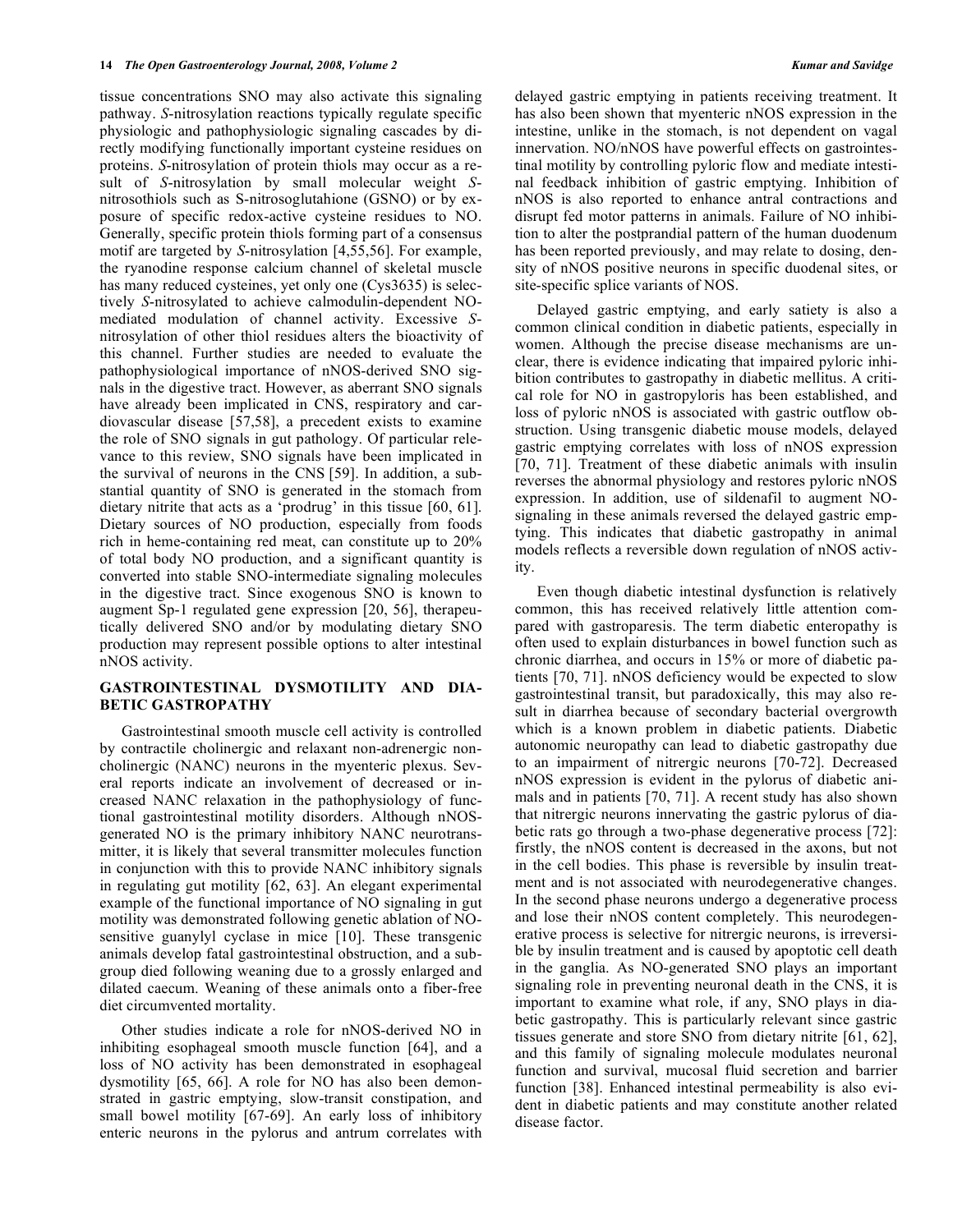Current treatments for diabetic gastropathy are based on using drugs that increase stomach contractions. Because of the findings that abnormalities in diabetic gastropathy are primarily associated with NO-mediated nonadrenergic, noncholinergic (NANC) relaxation in the pylorus rather than the contractile component of gastropyloric function, drugs that enhance the effects of nNOS-derived NO would be more effective by causing pyloric relaxation. An interesting therapeutic approach that is currently being testing is modulation of nNOS activity using advanced glycation end products (AGEs) [73]. This is a heterogeneous group of molecules formed by non-enzymatic attachment of reducing sugars to protein amino groups. Although some AGE formation occurs under normal physiological conditions, this process is significantly accelerated in uncontrolled diabetes due to the abundant availability of glucose. Although glycation can by itself lead to structural and functional changes in the target protein, a more important consequence may be the ability of the conjugate to activate the receptor for advanced glycation end products (RAGE). Serum and tissue AGE levels (as well as other potential ligands for RAGE) are elevated in diabetes and have been linked to many other complications of diabetes mellitus, including those affecting the blood vessels, kidneys, nerves and retina.

 We have recently shown in experimental diabetes that significantly increased levels of AGEs are detected in serum and in the gastric pylorus [73]. Furthermore, in diabetic rats significant protection of myenteric nNOS expression was conferred by strategies aimed at counteracting AGE. Measurement of intestinal function in these studies provided the first reported evidence that AGE signaling is implicated in the pathogenesis of enteric neuropathy. Activation of RAGE, a multi-ligand member of the immunoglobulin superfamily, triggers a broad spectrum of intracellular signaling pathways that include the NFKB, JAk/stat, p21 ras, and MAP kinase families. Until recently, little or no information was available regarding the expression of this signaling system in the digestive tract, although one previous autopsy study of patients with amyloid polyneuropathy has demonstrated the presence of both RAGE and AGE within myenteric ganglia [74]. These results indicate that countering the AGE-RAGE signaling pathway may be a major target for diabetes-related gut complications, especially in relation to aberrant nNOS expression.

#### **SUMMARY AND PERSPECTIVES**

 The pathogenic role for nNOS-derived NO in the digestive tract remains an area of active investigation. Aberrant nNOS expression is evident in a wide range of gut diseases and dysregulation is likely mediated *via* altered promoter usage, activation or suppression by disease-specific transcription factors, and possibly by dietary nitrite generated NO and SNO (Fig. **3**). Characterization of such disease factors will provide a better understanding of molecular mechanism(s) that may be therapeutically targeted in an attempt to exploit the nNOS-derived NO system for disease prevention. Novel perspectives that may be applied in the pursuit of these endeavors include focusing efforts on SNO and AGEs signaling pathways as these are largely unexplored in the digestive tract.



**Fig. (3).** Schematic summary of putative signaling pathways implicated in the dysregulation of nNOS activity during gastrointestinal disease. Question mark represents unknown signaling pathways that influence nNOS activity.

#### **ACKNOWLEDGEMENT**

 This work was supported by The Eli and Edythe L. Broad Foundation.

#### **REFERENCES**

- [1] Ignarro LJ. Physiology and pathophysiology of nitric oxide. Kidney Int Suppl 1996; 55: S2-5.
- [2] Andrew PJ, Mayer B. Enzymatic function of nitric oxide synthases. Cardiovasc Res 1999; 43: 521-31.
- [3] Li H, Poulos TL. Structure-function studies on nitric oxide synthases. J Inorg Biochem 2005; 99: 293-305.
- [4] Jaffrey SR, Erdjument-Bromage H, Ferris CD, Tempst P, Snyder SH. Protein *S*-nitrosylation: a physiological signal for neural nitric oxide. Nat Cell Biol 2001; 3: 193-97.
- [5] Wang Y, Newton DC, Marsden PA. Neuronal NOS: gene structure, mRNA diversity, and functional relevance. Crit Rev Neurobiol 1999; 13: 21-43.
- [6] Stamler JS, Meissner G. Physiology of nitric oxide in skeletal muscle. Physiol Rev 2001; 81: 209-37.
- [7] Schemann M, Neunlist M. The human enteric nervous system. Neurogastroenterol Motil 2004; 16: 55-59.
- [8] Van Geldre LA, Lefebvre RA. Interaction of NO and VIP in gastrointestinal smooth muscle relaxation. Curr Pharm Des 2004; 10: 2483-97.
- [9] Takahashi T. Pathophysiological significance of neuronal nitric oxide synthase in the gastrointestinal tract. J Gastroenterol 2003; 38: 421-30.
- [10] Friebe A, Mergia E, Dangel O, Lange A, Koesling D. Fatal gastrointestinal obstruction and hypertension in mice lacking nitric oxidesensitive guanylyl cyclase. Proc Natl Acad Sci USA 2007; 104: 7699-04.
- [11] Boissel JP, Zelenka M, Gödtel-Armbrust U, Feuerstein TJ, Förstermann U. Transcription of different exons 1 of the human neuronal nitric oxide synthase gene is dynamically regulated in a celland stimulus-specific manner. Biol Chem 2003; 384: 351-62.
- [12] Secondo A, Sirabella R, Formisano L, *et al*. Involvement of PI3'-K, mitogen-activated protein kinase and protein kinase B in the upregulation of the expression of nNOSalpha and nNOSbeta splicing variants induced by PRL-receptor activation in GH3 cells. J Neurochem 2003; 84: 1367-77.
- [13] Newton DC, Bevan SC, Choi S, *et al*. Translational regulation of human neuronal nitric-oxide synthase by an alternatively spliced 5' untranslated region leader exon. J Biol Chem 2003; 278: 636-44.
- [14] Saur D, Paehge H, Schusdziarra V, Allescher HD. Distinct expression of splice variants of neuronal nitric oxide synthase in the human gastrointestinal tract. Gastroenterology 2000; 118: 849-958.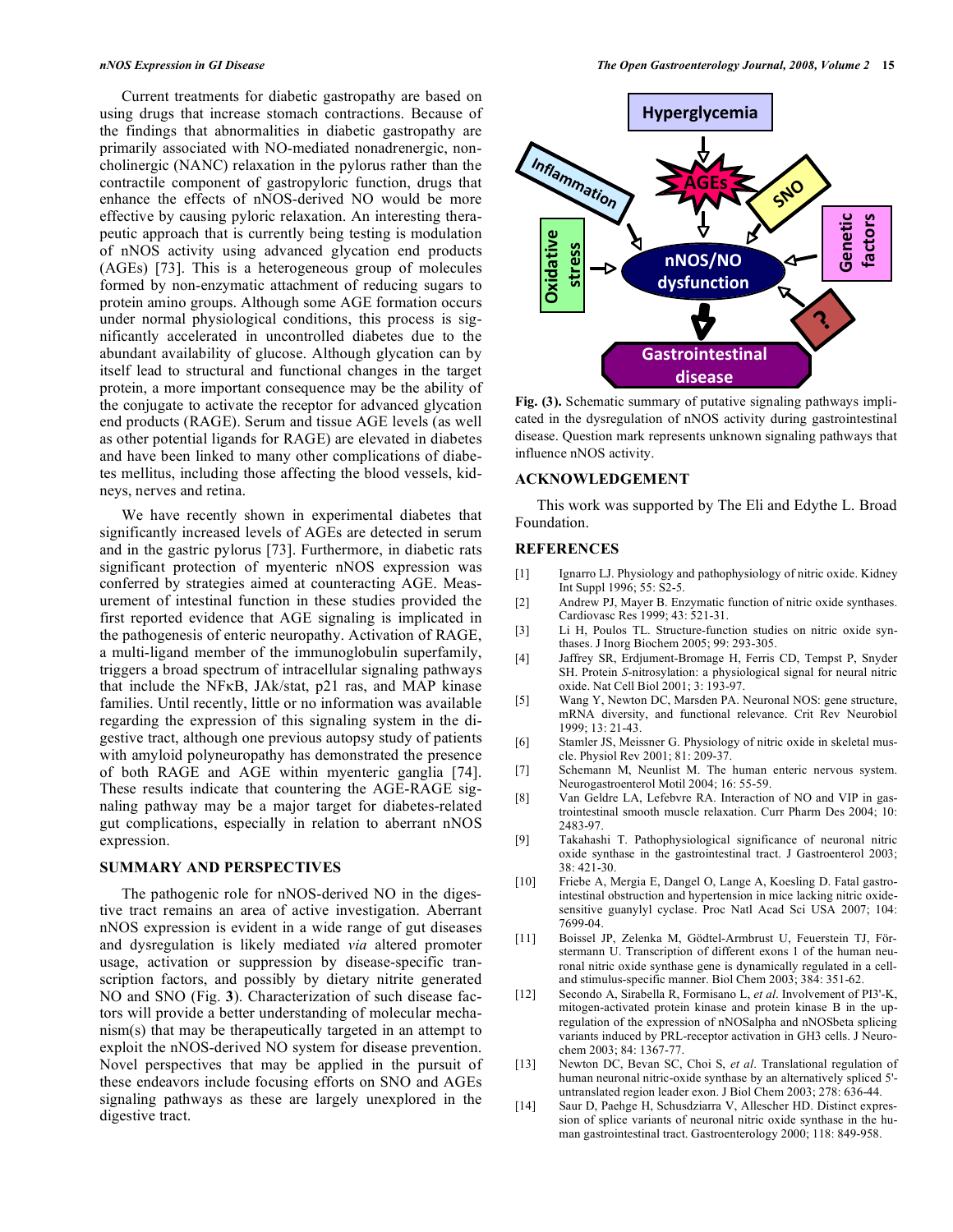#### **16** *The Open Gastroenterology Journal, 2008, Volume 2 Kumar and Savidge*

- [15] Huber A, Saur D, Kurjak M, Schusdziarra V, Allescher HD. Characterization and splice variants of neuronal nitric oxide synthase in rat small intestine. Am J Physiol 1998; 275: G1146-56.
- [16] Vannucchi MG, Corsani L, Bani D, Faussone-Pellegrini MS. Myenteric neurons and interstitial cells of Cajal of mouse colon express several nitric oxide synthase isoforms. Neurosci Lett 2002; 326: 191-95.
- [17] Molero L, García-Durán M, Diaz-Recasens J, Rico L, Casado S, López-Farré A. Expression of estrogen receptor subtypes and neuronal nitric oxide synthase in neutrophils from women and men: regulation by estrogen. Cardiovasc Res 2002; 56: 43-51.
- [18] Jeong Y, Won J, Kim C, Yim J. 5'-Flanking sequence and promoter activity of the rabbit neuronal nitric oxide synthase (nNOS) gene. Mol Cells 2000; 10: 566-74.
- [19] Garban HJ, Marquez-Garban DC, Pietras RJ, Ignarro LJ. Rapid nitric oxide-mediated *S*-nitrosylation of estrogen receptor: Regulation of estrogen-dependent gene transcription. Proc Natl Acad Sci USA 2005; 102: 2632-36.
- [20] Zaman K, Palmer LA, Doctor A, Hunt JF, Gaston B. Concentration-dependent effects of endogenous *S*-nitrosoglutathione on gene regulation by specificity proteins Sp3 and Sp1. Biochem J 2004; 380: 67-74.
- [21] Böhm SK, Gum JR Jr, Erickson RH, Hicks JW, Kim YS. Human dipeptidyl peptidase IV gene promoter: tissue-specific regulation from a TATA-less GC-rich sequence characteristic of a housekeeping gene promoter. Biochem J 1995; 311: 835-43.
- [22] Xing F, Jiang Y, Liu J, *et al*. Role of AP1 element in the activation of human eNOS promoter by lysophosphatidylcholine. J Cell Biochem 2006; 98: 872-84.
- [23] Wu KK. Regulation of endothelial nitric oxide synthase activity and gene expression. Ann N Y Acad Sci 2002; 962: 122-30.
- [24] Cook T, Gebelein B, Urrutia R. Sp1 and its likes: biochemical and functional predictions for a growing family of zinc finger transcription factors. Ann N Y Acad Sci 1999; 880: 94-102.
- [25] Wegner M. Transcriptional control in myelinating glia: flavors and spices. Glia 2000; 31: 1-14.
- [26] Chanrion B, Mannoury la Cour C, Bertaso F, *et al*. Physical interaction between the serotonin transporter and neuronal nitric oxide synthase underlies reciprocal modulation of their activity. Proc Natl Acad Sci USA 2007; 104: 8119-24.
- [27] Riefler GM, Firestein BL. Binding of neuronal nitric-oxide synthase (nNOS) to carboxyl-terminal-binding protein (CtBP) changes the localization of CtBP from the nucleus to the cytosol: a novel function for targeting by the PDZ domain of nNOS. J Biol Chem 2001; 276: 48262-68.
- [28] Hashida-Okumura A, Okumura N, Iwamatsu A, Buijs RM, Romijn HJ, Nagai K. Interaction of neuronal nitric-oxide synthase with alpha1-syntrophin in rat brain. J Biol Chem 1999; 274: 11736-741.
- [29] Brenman, JE, Chao DS, Gee SH, *et al*. Interaction of nitric oxide synthase with the postsynaptic density protein PSD-95 and a1 syntrophin mediated by PDZ domains. Cell 1996; 84: 757-67.
- [30] Saur D, Neuhuber WL, Gengenbach B, Huber A, Schusdziarra V, Allescher HD. Site-specific gene expression of nNOS variants in distinct functional regions of rat gastrointestinal tract. Am J Physiol Gastrointest Liver Physiol 2002; 282: G349-58.
- [31] Stricker NL, Christopherson KS, Yi BA, *et al*. PDZ domain of neuronal nitric oxide synthase recognizes novel C-terminal peptide sequences. Nat Biotechnol 1997; 15: 336-42.
- [32] Mashimo H, Kjellin A, Goyal RK. Gastric stasis in neuronal nitric oxide synthase-deficient knockout mice. Gastroenterology 2000; 119: 766-73.
- [33] Huang PL, Dawson TM, Bredt DS, Snyder SH, Fishman MC. Targeted disruption of the neuronal nitric oxide synthase gene. Cell 1993; 75: 1273-86.
- [34] Saur D, Paehge H, Schusdziarra V, Allescher HD. Distinct expression of splice variants of neuronal nitric oxide synthase in the human gastrointestinal tract. Gastroenterology 2000; 118: 849-58.
- [35] Gangula PR, Maner WL, Micci MA, Garfield RE, Pasricha PJ. Diabetes induces sex-dependent changes in neuronal nitric oxide synthase dimerization and function in the rat gastric antrum. Am J Physiol Gastrointest Liver Physiol 2007; 292: G725-33.
- [36] Adeghate E, al-Ramadi B, Saleh AM, *et al*. Increase in neuronal nitric oxide synthase content of the gastroduodenal tract of diabetic rats. Cell Mol Life Sci 2003; 60: 1172-79.
- [37] Catania MV, Arconica E, Yankaya B, Troost D. Increased expression of neuronal nitric oxide synthase spliced variants in reactive

astrocytes of amylotrophic lateral sclerosis human spinal cord. J Neurosci 2001; 148: 1-5.

- [38] Savidge TC, Newman P, Pothoulakis C, *et al*. Enteric glia regulate intestinal barrier function and inflammation *via* release of *S*nitrosoglutathione. Gastroenterology 2007; 132: 1344-58.
- [39] Bush TG, Savidge TC, Freeman TC, *et al.* Fulminant jejuno-ileitis following ablation of enteric glia in adult transgenic mice. Cell 1998; 93: 189-201.
- [40] Cornet A, Savidge TC, Cabarrocas J, *et al*. Enterocolitis induced by autoimmune targeting of enteric glial cells: A possible mechanism in Crohn's disease. Proc Nat Acad Sci USA 2001; 98: 13306-311.
- [41] Demedts I, Geboes K, Kindt S, *et al*. Neural mechanisms of early postinflammatory dysmotility in rat small intestine. Neurogastroenterol Motil 2006; 18: 1102-11.
- [42] Dijkstra G, van Goor H, Jansen PL, Moshage H. Targeting nitric oxide in the gastrointestinal tract. Curr Opin Investig Drugs 2004; 5: 529-36.
- [43] Kono T, Chisato N, Ebisawa Y, *et al*. Impaired nitric oxide production of the myenteric plexus in colitis detected by a new bioimaging system. J Surg Res 2004; 117: 329-38.
- [44] Mizuta Y, Isomoto H, Takahashi T. Impaired nitrergic innervation in rat colitis induced by dextran sulfate sodium. Gastroenterology 2000; 118: 714-23.
- [45] Iwasaki H, Kajimura M, Osawa S, *et al*. A deficiency of gastric interstitial cells of Cajal accompanied by decreased expression of neuronal nitric oxide synthase and substance P in patients with type 2 diabetes mellitus. J Gastroenterol 2006; 41: 1076-87.
- [46] Walecka-Kapica E, Klupińska G, Harasiuk A, Felicka E, Foryś S, Chojnacki C. The influence of melatonin on concentration of nitric oxide metabolites in gastric juice in subjects with functional dyspepsia. Pol Merkur Lekarski 2007; 22: 332-35.
- [47] Shotton HR, Adams A, Lincoln J. Effect of aminoguanidine treatment on diabetes-induced changes in the myenteric plexus of rat ileum. Auton Neurosci 2007; 132: 16-26.
- [48] Shotton HR, Adams A, Lincoln J. Diabetes only affects nitric oxide synthase-containing myenteric neurons that do not contain heme oxygenase 2. Brain Res 2006; 1068: 248-56.
- [49] Surendran S, Kondapaka SB. Altered expression of neuronal nitric oxide synthase in the duodenum longitudinal muscle-myenteric plexus of obesity induced diabetes mouse: implications on enteric neurodegeneration. Biochem Biophys Res Commun 2005; 338: 919-22.
- [50] Shah S, Nathan L, Singh R, Fu YS, Chaudhuri G. E2 and not P4 increases NO release from NANC nerves of the gastrointestinal tract: implications in pregnancy. Am J Physiol Regul Integr Comp Physiol 2001; 280: R1546-54.
- [51] Gabella B. Fall in the number of myenteric neurons in aging guinea pigs. Gastroenterology 1989; 96: 1487-93.
- [52] Demedts I, Geboes K, Kindt S, *et al*. Neural mechanisms of early postinflammatory dysmotility in rat small intestine. Neurogastroenterol Motil 2006; 18: 1102-11.
- [53] Patil CS, Singh VP, Kulkarni SK. Modulatory effect of sildenafil in diabetes and electroconvulsive shock-induced cognitive dysfunction in rats. Pharmacol Rep 2006; 58: 373-80.
- [54] Huber A, Saur D, Kurjak M, Schusdziarra V, Allescher HD. Characterization and splice variants of neuronal nitric oxide synthase in rat small intestine. Am J Physiol Gastrointest Liver Physiol 1998; 275: G1146-G1156.
- [55] Stamler JS, Toone EJ, Lipton SA, Sucher NJ. (S)NO signals: Translocation, regulation, and a Consensus Motif. Neuron 1997; 18: 691-96.
- [56] Gaston BM, Carver J, Doctor A, Palmer LA. *S*-nitrosylation signaling in cell biology. Mol Interv 2003; 3: 253-63.
- [57] Que LG, Liu L, Yan Y, *et al*. Protection from experimental asthma by an endogenous bronchodilator. Science 2005; 308: 1618-21.
- [58] Schonhoff CM, Matsuoka M, Tummala H, *et al. S*-nitrosothiol depletion in amyotrophic lateral sclerosis. Proc Natl Acad Sci 2006; 103: 2404-09.
- [59] He J, Wang T, Wang P, Han P, Yin Q, Chen C. A novel mechanism underlying the susceptibility of neuronal cells to nitric oxide: the occurrence and regulation of protein *S*-nitrosylation is the checkpoint. J Neurochem 2007; 102: 1863-74.
- [60] Suscheck CV, Schewe T, Sies H, Kröncke KD. Nitrite, a naturally occurring precursor of nitric oxide that acts like a 'prodrug'. Biol Chem 2006; 387: 499-506.